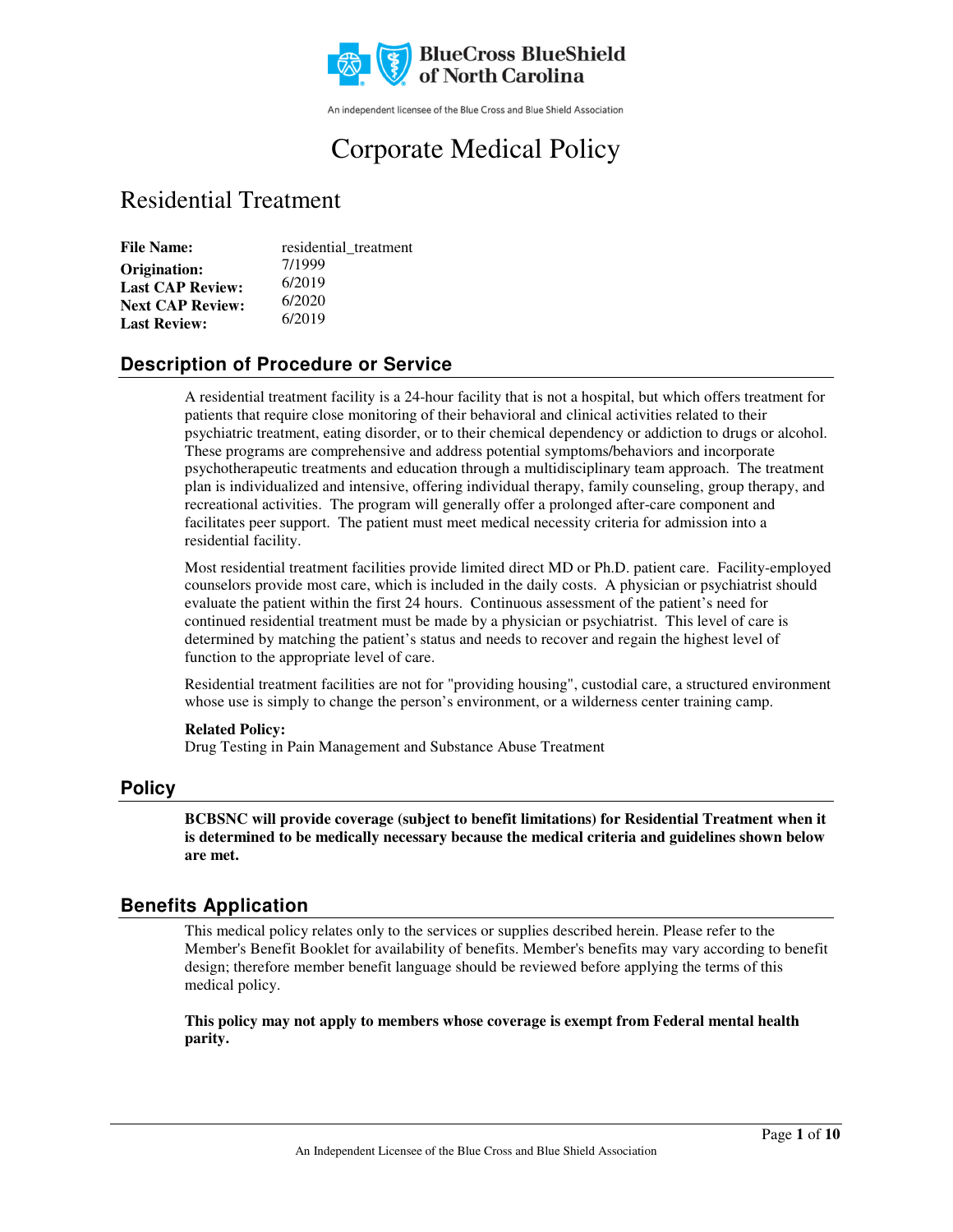### **When residential treatment is covered**

#### **CRITERIA FOR ADMISSION FOR CHEMICAL DEPENDENCE:**

**Criteria for admission of an adult** require that **all** of the criteria cited under "Severity of Need" and under "Intensity of Service" must be met. Structured professional outpatient treatment and rehabilitation in the individual's normal setting is the treatment of choice. However, Residential Treatment, when indicated, should meet the following criteria:

- It should be individualized and not consist of a standard, pre-established number of days; and
- It should be the lowest level of care where treatment can safely and effectively be provided given the severity of the individual's condition.
- A. Severity of Need
	- 1. The patient has a substance-related disorder as defined by a DSM-5 diagnosis that is amenable to active behavioral health treatment.
	- 2. The patient has sufficient cognitive ability at this time to benefit from admission to a residential treatment program.
	- 3. The patient exhibits a pattern of moderate or severe substance use and/or addictive disorder as evidenced by significant impairment in social, familial, scholastic or occupational functioning.
	- 4. There is evidence for, or clear and reasonable inference of, serious, imminent physical harm to self or others directly attributable and related to current abuse of substances such as medical and physical instability which would prohibit safe treatment in a less-intensive setting.
	- 5. One of the following must be met:
		- a. despite recent (i.e., the past 3 months), appropriate, professional outpatient intervention at a less-intensive level of care, the patient is continually unable to maintain abstinence and recovery, or
		- b. the patient is residing in a severely dysfunctional living environment which would undermine effective outpatient treatment at a less-intensive level of care and alternate living situations are not available or clinically appropriate, or
		- c. there is clinical evidence that the patient is not likely to respond at a lessintensive level of care.
	- 6. The patient's condition is appropriate for residential treatment, as there is not a need for detoxification treatment at an inpatient hospital level of care. The patient does not have significant co-morbid condition(s).
	- 7. The patient demonstrates motivation to manage symptoms or make behavioral change, as evidenced by attending treatment sessions, completing therapeutic tasks, and adhering to a medication regimen or other requirements of treatment.
- B. Intensity and Quality of Service
	- 1. The evaluation and assignment of a DSM-5 diagnosis must result from a face-to-face behavioral health evaluation within the past 48 hours by a psychiatrist or an Addiction Medicine Physician. The patient has been determined to be medically and psychiatrically stable. With the geriatric patient, as part of the mental status testing, assessment of cognitive functioning is required with standardized screening tools for cognitive assessment.
	- 2. The program provides supervision seven days per week/24 hours per day to assist with the development of skills necessary for daily living, to assist with planning and arranging access to a range of educational, therapeutic and aftercare services, and to assist with the development of the adaptive and functional behavior that will allow the patient to live outside of a residential setting.
	- 3. Treatment includes at least once-a-week psychiatric reassessments, if indicated.
	- 4. Additionally, there is sufficient availability of medical and nursing services to manage this patient's ancillary co-morbid medical conditions.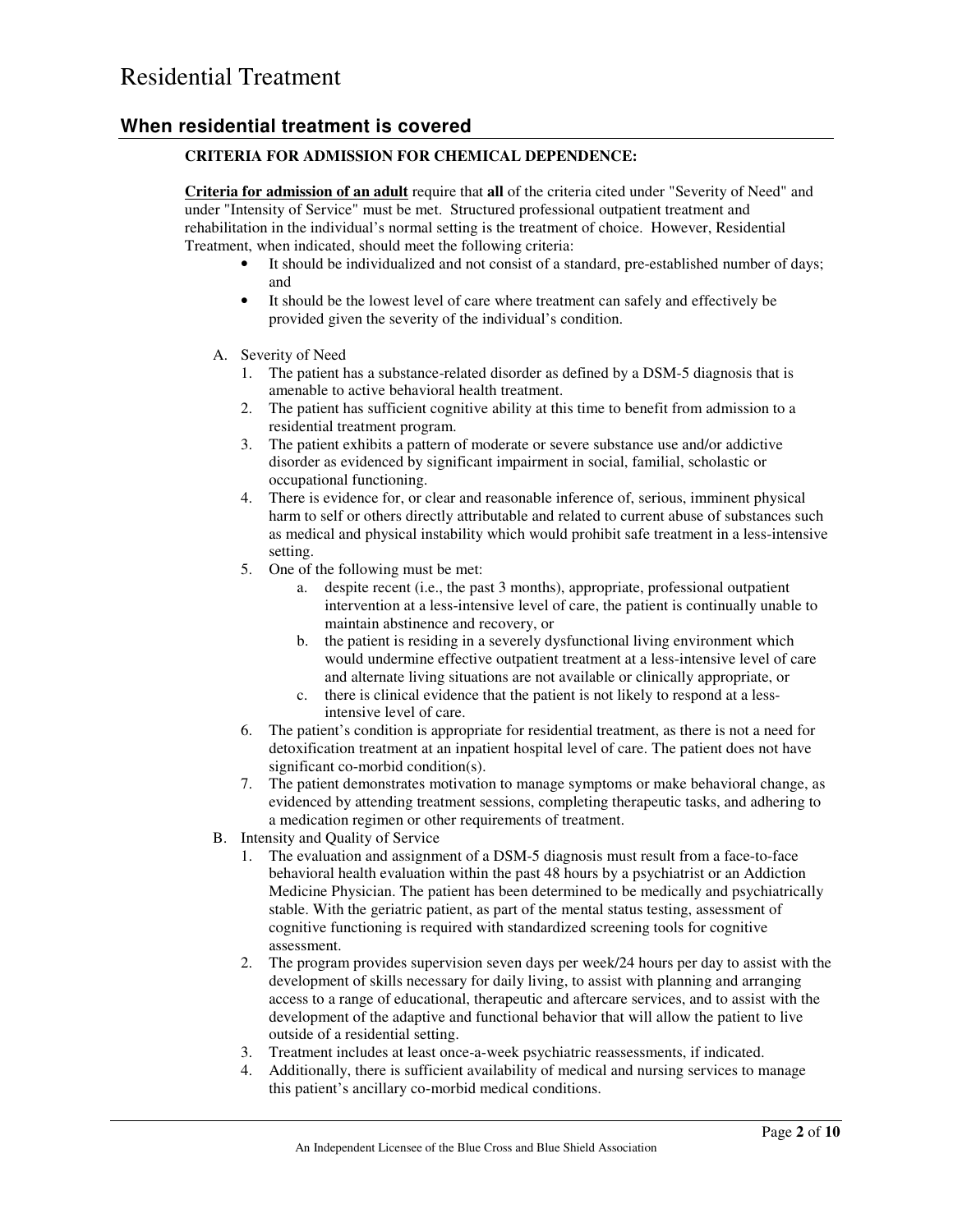- 5. Treatment considers the use of medication-assisted treatment to address cravings and relapse prevention unless medically contra-indicated.
- 6. A Urine Drug Screen (UDS) is considered at the time of admission, when progress is not occurring, when substance misuse is suspected, or when substance use and medications may have a potential adverse interaction.
- 7. An individualized plan of active behavioral health treatment and residential living support is provided. This treatment must be medically monitored, with 24-hour medical and licensed registered nursing services available. This plan must include intensive individual, group and family education and therapy in a residential rehabilitative setting. In addition, the plan must include regular family and/or support system involvement as clinically indicated and commensurate with the intensity of service, unless there is an identified, valid reason why such a plan is not clinically appropriate or feasible.

#### **Criteria for admission for a Child or Adolescent**:

- A. Severity of Need:
	- 1. In addition to the above criteria, the child or adolescent is capable of developing skills to manage symptoms or make behavioral change.
- B. Intensity and Quality of Service
	- 1. The evaluation and assignment of a DSM-5 diagnosis must result from a face-to-face behavioral health evaluation within the past 48 hours by a psychiatrist or an Addiction Medicine Physician. The patient has been determined to be medically and psychiatrically stable.
	- 2. The program provides supervision seven days per week/24 hours per day to assist with the development of skills necessary for daily living, to assist with planning and arranging access to a range of educational, therapeutic and aftercare services, and to assist with the development of the adaptive and functional behavior that will allow the patient to live outside of a residential setting.
	- 3. An individualized plan of active behavioral health treatment and residential living support is provided. This treatment must be medically monitored, with 24-hour medical and licensed registered nursing services available. This plan must include intensive individual, group and family education and therapy in a residential rehabilitative setting. In addition, the plan must include regular family and/or support system involvement as clinically indicated and commensurate with the intensity of service, unless there is an identified, valid reason why such a plan is not clinically appropriate or feasible.
	- 4. Treatment includes at least once-a-week psychiatric reassessments, if indicated.
	- 5. Treatment considers the use of medication-assisted treatment to address cravings and relapse prevention unless medically contra-indicated.
	- 6. A Urine Drug Screen (UDS) is considered at the time of admission, when progress is not occurring, when substance misuse is suspected, or when substance use and medications may have a potential adverse interaction.

#### **CRITERIA FOR CONTINUED STAY FOR CHEMICAL DEPENDENCE:**

All the criteria listed below must be met to satisfy criteria for continued stay:

- A. Despite reasonable therapeutic efforts, clinical evidence indicates at least one of the following:
	- 1. The persistence of problems that caused the admission to a degree that continues to meet the admission criteria (both severity of need and intensity of service needs), or
	- 2. The emergence of additional problems that meet the admission criteria )both severity of needs and intensity of service needs), or
	- 3. That disposition planning and/or attempts at therapeutic re-entry into the community have resulted in, or would result in exacerbation of the substance-related disorder to the degree that would necessitate continued residential treatment. Subjective opinions without objective clinical information or evidence are NOT sufficient to meet severity of need based on justifying the expectation that there would be a decompensation.
- B. The current or revised treatment plan can be reasonably expected to bring about significant improvement in the problem(s) meeting criterion "A", and the patient's progress is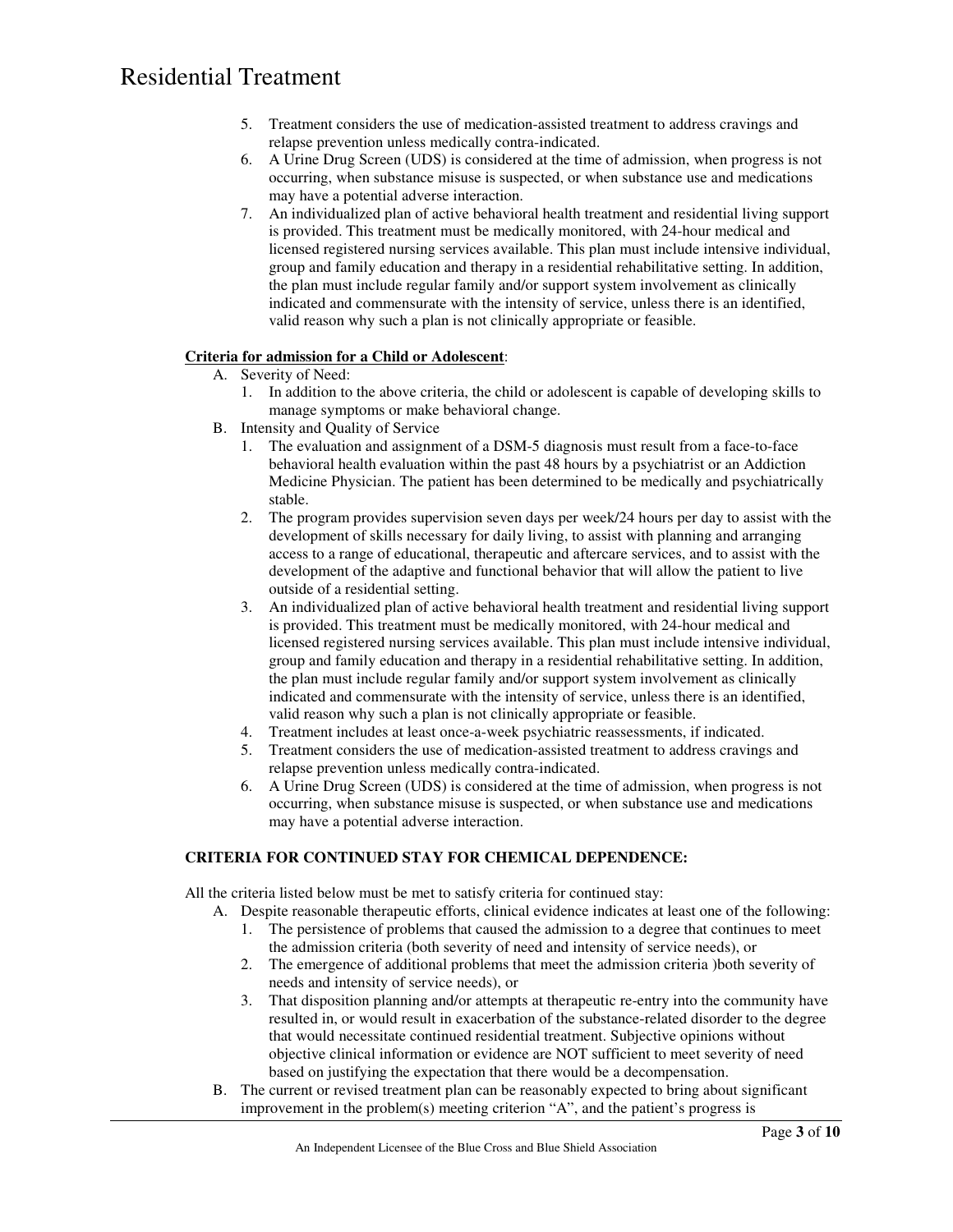documented by the provider at least 3 times per week. This plan receives regular reviews and revisions that include ongoing plans for timely access to treatment resources that will meet the patient's post-residential treatment needs.

- C. There is evidence of regular caretaker'/guardians'/family members' involvement unless there is an identified, valid reason why such a plan is not clinically appropriate or feasible.
- D. The patient has the capability of developing skills to manage symptoms or make behavioral change and demonstrates motivation for change, as evidenced by attending treatment sessions, completing therapeutic tasks, and adhering to a medication regiment or other requirements of treatment.
- E. A discharge plan is formulated this is directly linked to the behaviors and/or symptoms that resulted in admission, and begins to identify appropriate post-residential treatment resources.
- F. All applicable elements in Admission-Intensity and Quality of Service Criteria are applied as related to assessment and treatment, if clinically relevant and appropriate.

#### **CRITERIA FOR ADMISSION FOR PSYCHIATRIC RESIDENTIAL TREATMENT**

**Criteria for admission of an adult** require that **all** of the criteria cited under "Severity of Need" and under "Intensity of Service" must be met. Structured professional outpatient treatment and rehabilitation in the individual's normal setting is the treatment of choice. However, Residential Treatment, when indicated, should meet the following criteria:

- It should be individualized and not consist of a standard, pre-established number of days; and
- It should be the lowest level of care where treatment can safely and effectively be provided given the severity of the individual's condition.
- A. Severity of Need
	- 1. There is clinical evidence that the patient has a DSM-5 disorder that is amenable to active psychiatric treatment, AND
	- 2. There is a high degree of potential of the condition leading to acute psychiatric hospitalization in the absence of residential treatment, AND
	- 3. Either:
		- a. There is clinical evidence that the patient would be at risk to self or others if he or she were not in a residential treatment program, *or*
		- b. As a result of the patient's mental disorder, there is an inability to adequately care for one's physical needs, and caretakers/guardians/family members are unable to safely fulfill these needs, representing potential serious harm to self, AND
	- 4. The patient requires supervision seven days per week/24 hours per day to develop skills necessary for daily living, to assist with planning and arranging access to a range of educational, therapeutic and aftercare services, and to develop the adaptive and functional behavior that will allow him or her to live outside of a residential setting, AND
	- 5. The patient's current living environment does not provide the support and access to therapeutic services needed, AND
	- 6. The patient is medically stable and does not require the 24 hour medical/nursing monitoring or procedures provided in a hospital level of care.
- B. Intensity and Quality of Service
	- 1. The evaluation and assignment of a DSM-5 diagnosis must result from a face-to-face psychiatric evaluation. With the geriatric patient, cognitive functioning is warranted as part of the mental status testing assessment, AND
	- 2. The program provides supervision seven days per week/24 hours per day to assist with the development of skills necessary for daily living, to assist with planning and arranging access to a range of educational, therapeutic and aftercare services, and to assist with the development of the adaptive and functional behavior that will allow the patient to live outside of a residential setting, AND
	- 3. An individualized plan of active psychiatric treatment and residential living support is provided in a timely manner. This treatment must be medically monitored, with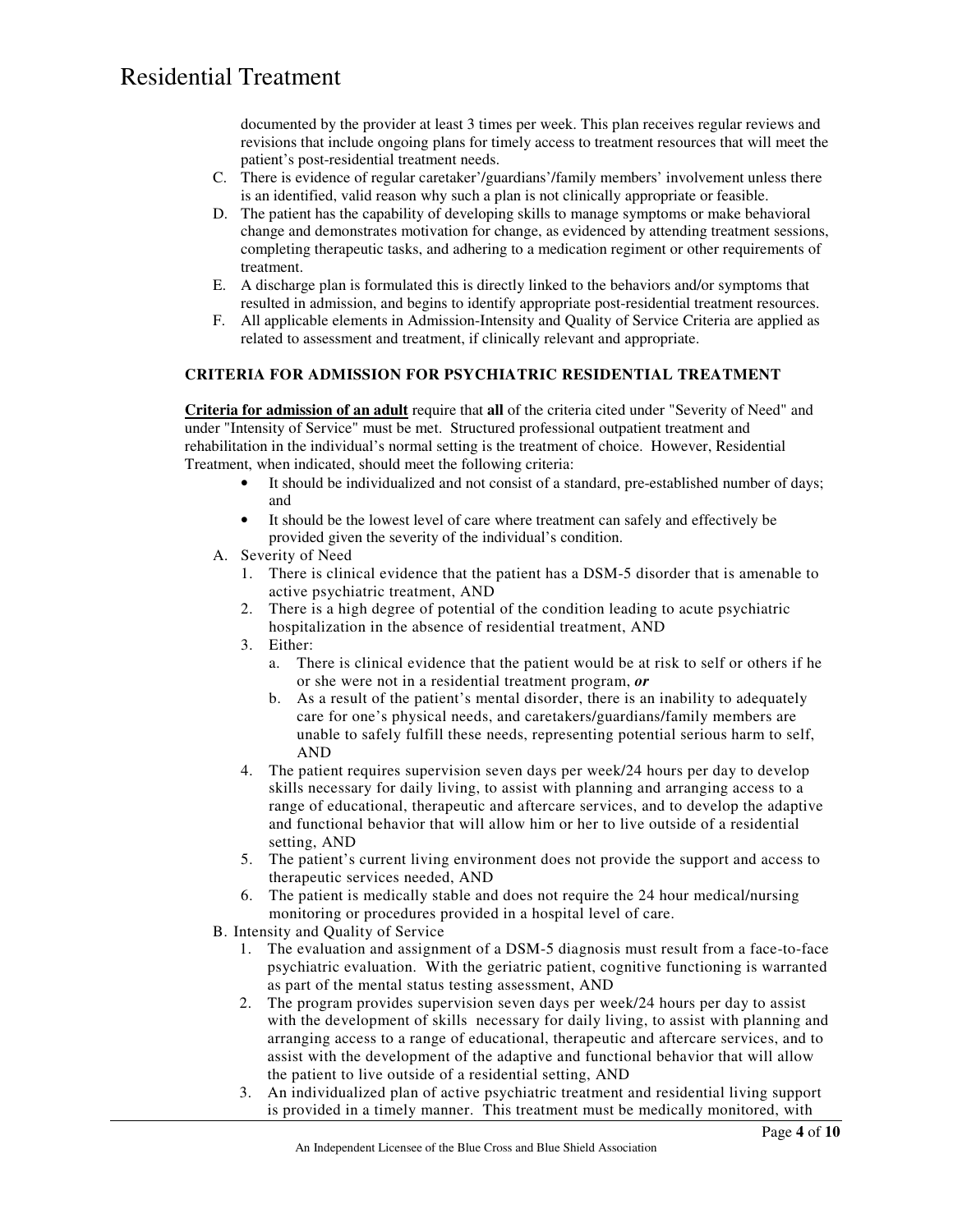24-hour medical availability and 24-hour onsite nursing services. This plan includes:

- a. Weekly caretakers'/guardians'/family members' involvement, unless there is an identified, valid reason why it is not clinically appropriate or feasible, AND
- b. Psychotropic medications, when used, are to be used with specific target symptoms identified, AND
- c. Evaluation for current medical problems or ongoing medical services to evaluate and manage co-morbid medical conditions, AND
- d. Evaluation for concomitant substance use issues, AND
- e. Integrated treatment, rehabilitation and support provided by a multidisciplinary team, AND
- f. Linkage and/or coordination with the patient's community resources with the goal of returning the patient to his/her regular social environment as soon as possible, unless contraindicated. For children/adolescents, school contact should address Individualized Educational Plan/s as appropriate. AND
- 4. The care is expected to include availability of activities/resources to meet the social needs of older patients with chronic mental illness. These needs would typically include at a minimum company, daily activities and having a close confidant, AND
- 5. A Urine Drug Screen (UDS) is considered at the time of admission, when progress is not occurring, when substance misuse is suspected, or when substance use and medications may have a potential adverse interaction. After a positive screen, additional random screens are considered and referral to a substance use disorder provider is considered.

#### **CRITERIA FOR CONTINUED STAY FOR PSYCHIATRIC RESIDENTIAL TREATMENT**

- A. Despite reasonable therapeutic efforts, clinical evidence indicates at least one of the following:
	- 1. The persistence of problems that caused the admission to a degree that continues to meet the admission criteria (both severity of need and intensity of service needs), *or*
	- 2. The emergence of additional problems that meet the admission criteria (both severity of need and intensity of service needs), *or*
	- 3. That disposition planning and/or attempts at therapeutic re-entry into the community have resulted in, or would result in exacerbation of the psychiatric illness to the degree that would necessitate continued residential treatment, AND
- B. There is evidence of objective, measurable, and time-limited therapeutic clinical goals that must be met before the patient can return to a new or previous living situation, AND
- C. There is evidence that attempts are being made to secure timely access to treatment resources and housing in anticipation of discharge, with alternative housing contingency plans also being addressed, AND
- D. There is evidence that the treatment plan is focused on the alleviation of psychiatric symptoms and precipitating psychosocial stressors that are interfering with the patient's ability to return to a less-intensive level of care, AND
- E. The current or revised treatment plan can be reasonably expected to bring about significant improvement in the problems meeting criterion A, and this is documented in weekly progress notes, written and signed by the provider, AND
- F. There is evidence of weekly family and/or support system involvement, unless there is an identified, valid reason why it is not clinically appropriate or feasible, AND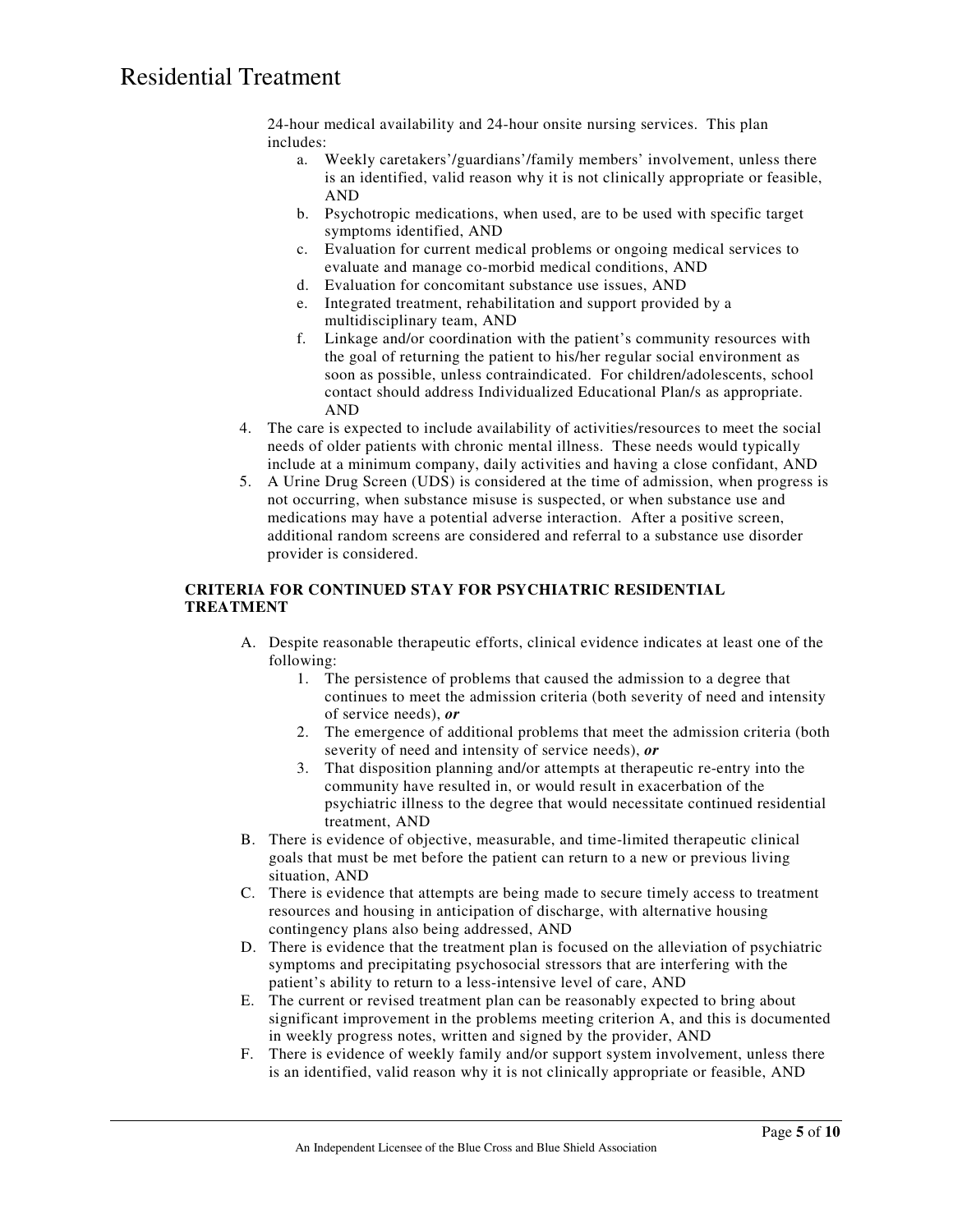- G. A discharge plan is formulated that is directly linked to the behaviors and/or symptoms that resulted in admission, and begins to identify appropriate postresidential treatment resources, AND
- H. All applicable elements in Intensity and Quality of Service Criteria are applied as related to assessment and treatment, if clinically relevant and appropriate.

#### **CRITERIA FOR ADMISSION FOR EATING DISORDERS:**

A. Severity of Need

If patient has anorexia, criteria 1, 2, 3, 4, 5, and 6 must be met to satisfy the criteria for severity of need. If patient has bulimia or Unspecified Eating Disorder, criteria 1, 2, 3, 4, and 7 must be met to satisfy the criteria for severity of need.

- 1. The patient has a diagnosis of Anorexia Nervosa, Bulimia Nervosa, or Unspecified Eating Disorder. There is clinical evidence that the patient's condition is amenable to active psychiatric treatment and has a high degree of potential for leading to acute psychiatric hospitalization in the absence of residential treatment. Patients hospitalized because of another primary psychiatric disorder who have a coexisting eating disorder may be considered for admission to an eating disorder residential level of care based on severity of need relative to both the eating disorder and the other psychiatric disorder that requires active treatment at this level of care.
- 2. The patient is medically stable and does not require the 24 hour medical/nursing monitoring or procedures provided in a hospital level of care.
- 3. The patient's eating disordered behavior is not responding to an adequate trial of treatment in a less-intensive setting (e.g., partial hospitalization or intensive outpatient) *or* there is clinical evidence that the patient is not likely to respond in a less-intensive setting. If in a less-intensive setting than residential, the patient must:
	- Be in treatment that, at a minimum, consists of treatment at least once per week with individual therapy, family and/or other support system involvement (unless there is a valid reason why it is not clinically appropriate or feasible), either professional group therapy or self-help group involvement, nutritional counseling, and medication if indicated, *and*
	- Have significant impairment in social or occupational functioning, *and*
	- Be uncooperative with treatment (or cooperative only in a highly structured environment), *and*
	- Require changes in the treatment plan that cannot be implemented in a lessintensive setting.
- 4. The patient's current living environment has severe family conflict and/or does not provide the support and access to therapeutic services needed. Specifically there is evidence that the patient needs a highly structured environment with supervision at or between all meals or will restrict eating or binge/purge. Additionally, the family/support system cannot provide this level of supervision along with a lessintensive level of care setting,
- 5. If a patient has anorexia, and has a body weight less than 85% of Ideal Body Weight (IBW). If body weight is equal to or greater than 85% of IBW, this criterion can be met if there is evidence of any one of the following:
	- *a.* Weight loss or fluctuation of greater than 10% in the last 30 days, *or*
	- b. The patient is within  $5 10$  pounds of a weight at which physiologic instability occurred in the past, *or*
	- c. A child or adolescent patient rapidly losing weight and approaching 85% of IBW during a period of rapid growth.
- 6. In anorexia, the patient's malnourished condition requires 24-hour residential staff intervention to provide interruption of the food restriction, excessive exercise, purging, and/or use of laxatives/diet pills/diuretics to avoid imminent further weight loss or to continue weight gain from a recent hospital level of care.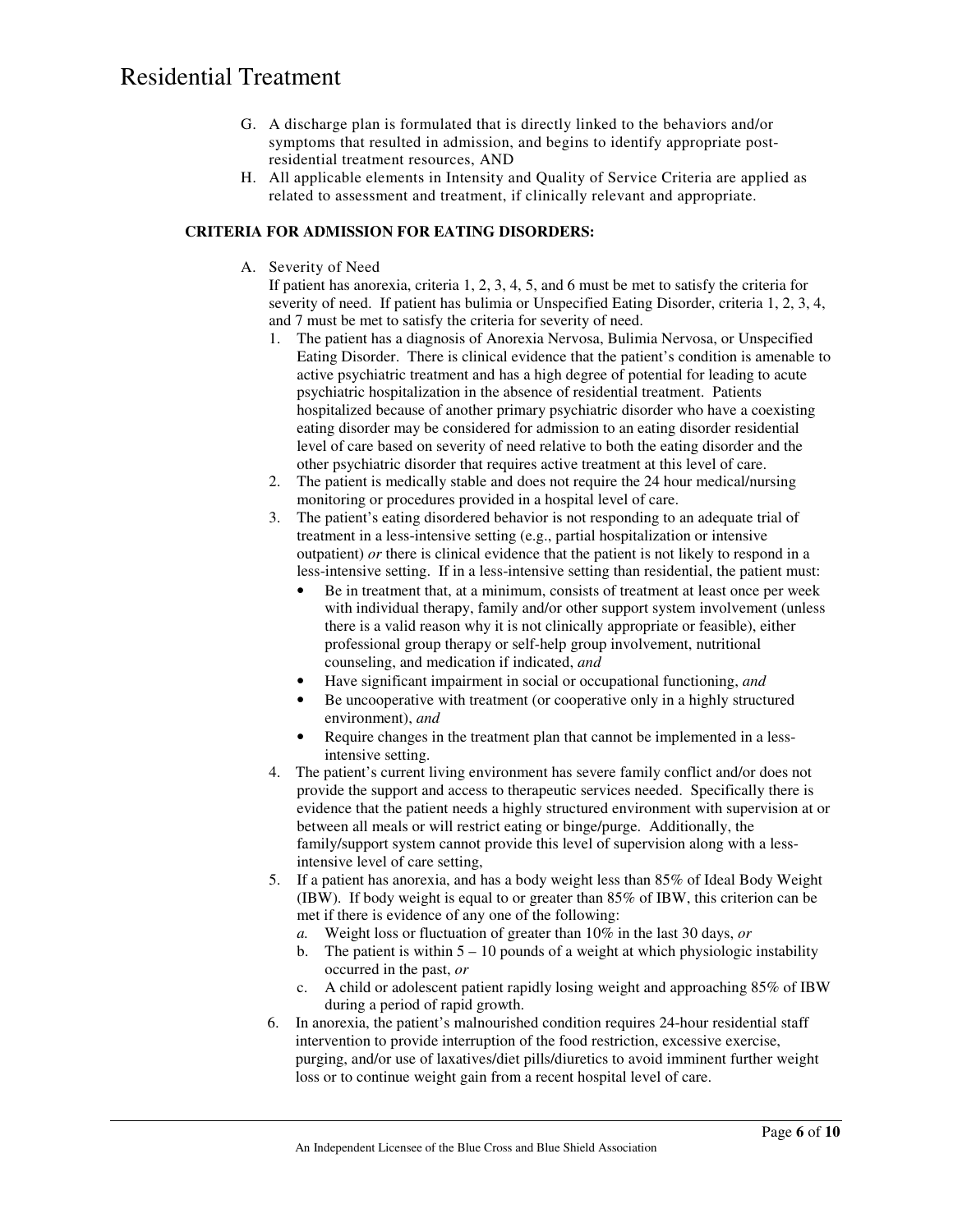- 7. In patients with bulimia or eating disorder not otherwise specified, the patient's condition requires 24-hour residential staff intervention to provide interruption of the binge and/or purge cycle to avoid imminent, serious harm due to medical consequences *or* to avoid imminent serious complications to a co-morbid medical condition (e.g., pregnancy, uncontrolled diabetes) or psychiatric condition (e.g., severe depression with suicidal ideation).
- B. Intensity and Quality of Service
	- 1. The evaluation and assignment of the mental illness diagnosis must take place in a face-to-face evaluation of the patient performed by an attending physician prior to, or within 24 hours following the admission. There must be the availability of an appropriate initial medical assessment and ongoing medical management to evaluate and manage co-morbid medical conditions. Family members and/or support systems should be included in the evaluation process, unless there is an identified, valid reason why it is not clinically appropriate or feasible, AND
	- 2. The program provides supervision seven days per week/24 hours per day to assist with the development of internal controls to prevent excessive food restricting, binging, purging, exercising and/or use of laxatives/diet pills/diuretics. The program also assists with planning and arranging access to a range of educational, therapeutic and aftercare services and assists with the development of the adaptive and functional behavior that will allow the patient to live outside of a residential setting, AND
	- 3. An individualized plan of active psychiatric treatment and residential living support is provided in a timely manner. This treatment must be medically monitored, with 24-hour medical availability and 24-hour onsite nursing services. This plan includes:
		- a. at least weekly family and/or support system involvement, unless there is an identified valid reason why it is not clinically appropriate or feasible, *and*
		- b. psychotropic medication, if medically indicated, to be used with specific target symptoms identified, *and*
		- c. evaluation and management for current medical problems, *and*
		- d. evaluation and treatment for concomitant substance abuse issues, *and*
		- e. linkage and/or coordination with the patient's community resources with the goal of returning the patient to his/her regular social environment as soon as possible, unless contraindicated.

#### **CRITERIA FOR CONTINUED STAY FOR EATING DISORDERS**

Criteria A, B, C, D, E, F, G, and H must be met to satisfy the criteria for continued stay. Additionally, if anorectic, criterion I must also be met to satisfy the criteria for continued stay.

- A. Despite reasonable therapeutic efforts, clinical evidence indicates at least one of the following:
	- 1. The persistence of problems that caused the admission to a degree that continues to meet the admission criteria (both severity of need and intensity of service needs), e.g., continued instability in food intake despite weight gain, *or*
	- 2. The emergence of additional problems that meet the admission criteria (both severity of need and intensity of service needs), *or*
	- 3. That disposition planning and/or attempts at therapeutic re-entry into the community have resulted in, or would result in exacerbation of the eating disorder to the degree that would necessitate continued residential treatment.
- B. There is evidence of objective, measurable, and time-limited therapeutic clinical goals that must be met before the patient can return to a new or previous living situation. There is evidence that attempts are being made to secure timely access to treatment resources and housing in anticipation of discharge, with alternative housing contingency plans also being addressed.
- C. There is evidence that the treatment plan is focused on the eating disorder behaviors and precipitating psychosocial stressors that are interfering with the patient's ability to participate in a less-intensive level of care.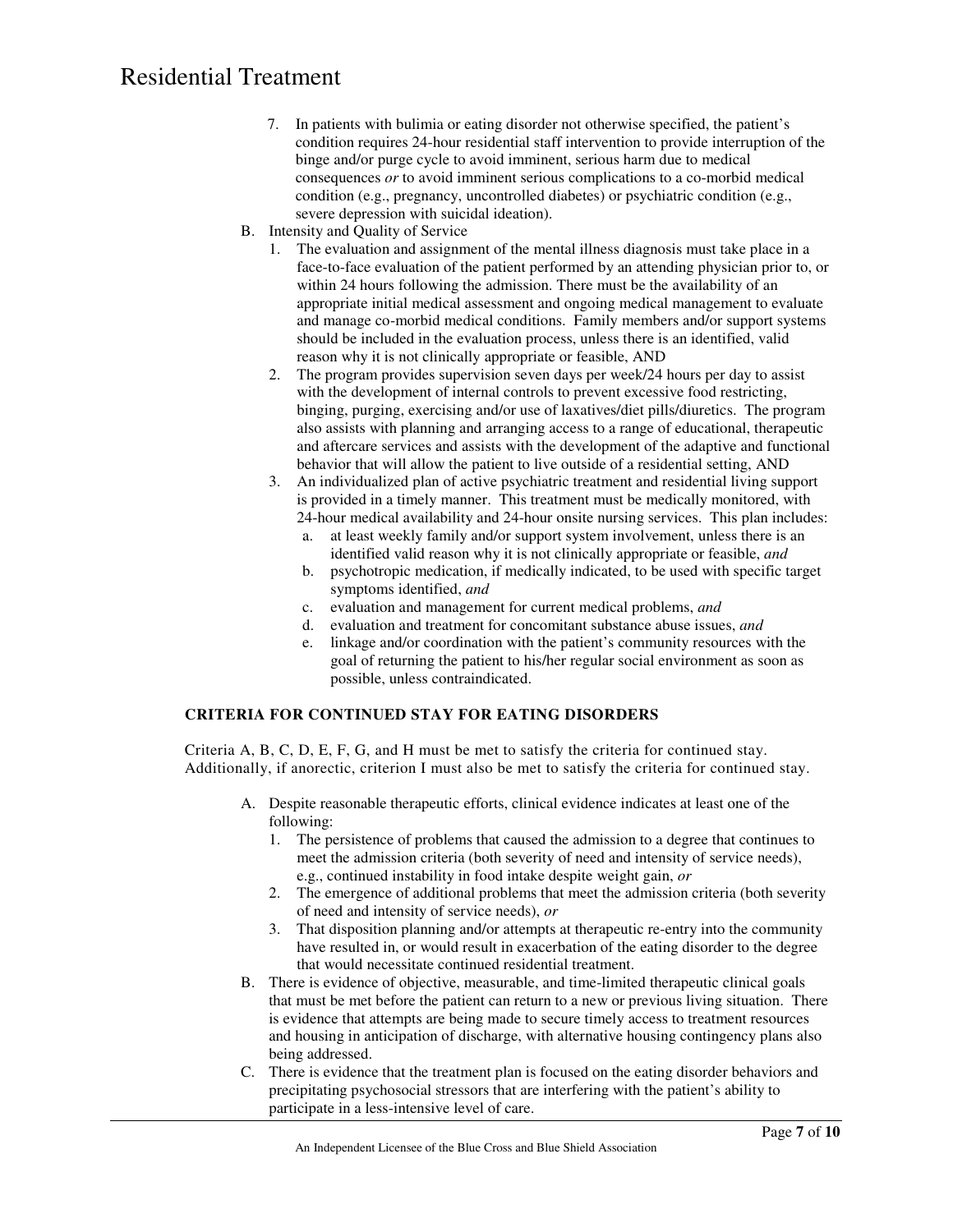- D. The current or revised treatment plan can be reasonably expected to bring about significant improvement in the problems meeting criterion A, and this is documented in daily progress notes, written and signed by the provider.
- E. There is evidence of at least weekly family and/or support system involvement, unless there is an identified, valid reason why such a plan is not clinically appropriate or feasible.
- F. There is evidence of a continued inability to adhere to a meal plan and maintain control over restricting of food or urges to binge/purge such that continued supervision during and after meals and/or in bathrooms is required.
- G. A discharge plan is formulated that is directly linked to the eating behaviors and/or symptoms that resulted in admission, and begins to identify appropriate post-residential services.
- H. All applicable elements in Intensity and Quality of Service Criteria are applied as related to assessment and treatment, if clinically relevant and appropriate.
- I. If anorectic, the patient's weight remains less than 85% of IBW and he or she fails to achieve a reasonable and expected weight gain despite provision of adequate caloric intake.

### **When residential treatment is not covered**

Residential treatment is not covered for the use of foster homes or halfway houses.

Residential treatment is not covered for Wilderness Center training.

No benefits are available for custodial care, situation or environmental change.

Residential treatment is considered not medically necessary when the above criteria for admission or continued stay (Chemical Dependence, Psychiatric residential treatment, or Eating Disorders) are not met.

### **Policy Guidelines**

Admission to a residential facility requires precertification.

### **Billing/Coding/Physician Documentation Information**

This policy may apply to the following codes. Inclusion of a code in this section does not guarantee that it will be reimbursed. For further information on reimbursement guidelines, please see Administrative Policies on the Blue Cross Blue Shield of North Carolina web site at www.bcbsnc.com. They are listed in the Category Search on the Medical Policy search page.

*Applicable service codes*: *No specific code*

BCBSNC may request medical records for determination of medical necessity. When medical records are requested, letters of support and/or explanation are often useful, but are not sufficient documentation unless all specific information needed to make a medical necessity determination is included.

### **Scientific Background and Reference Sources**

Medical Necessity Criteria from Magellan Behavioral Health, Inc. 1998

North Carolina General Statute **§**58-65-75 (Comprehensive Major Medical and PPO policies)

North Carolina General Statute **§**58-67-70 (HMO and POS policies)

Medical Policy Advisory Group - August 12, 1999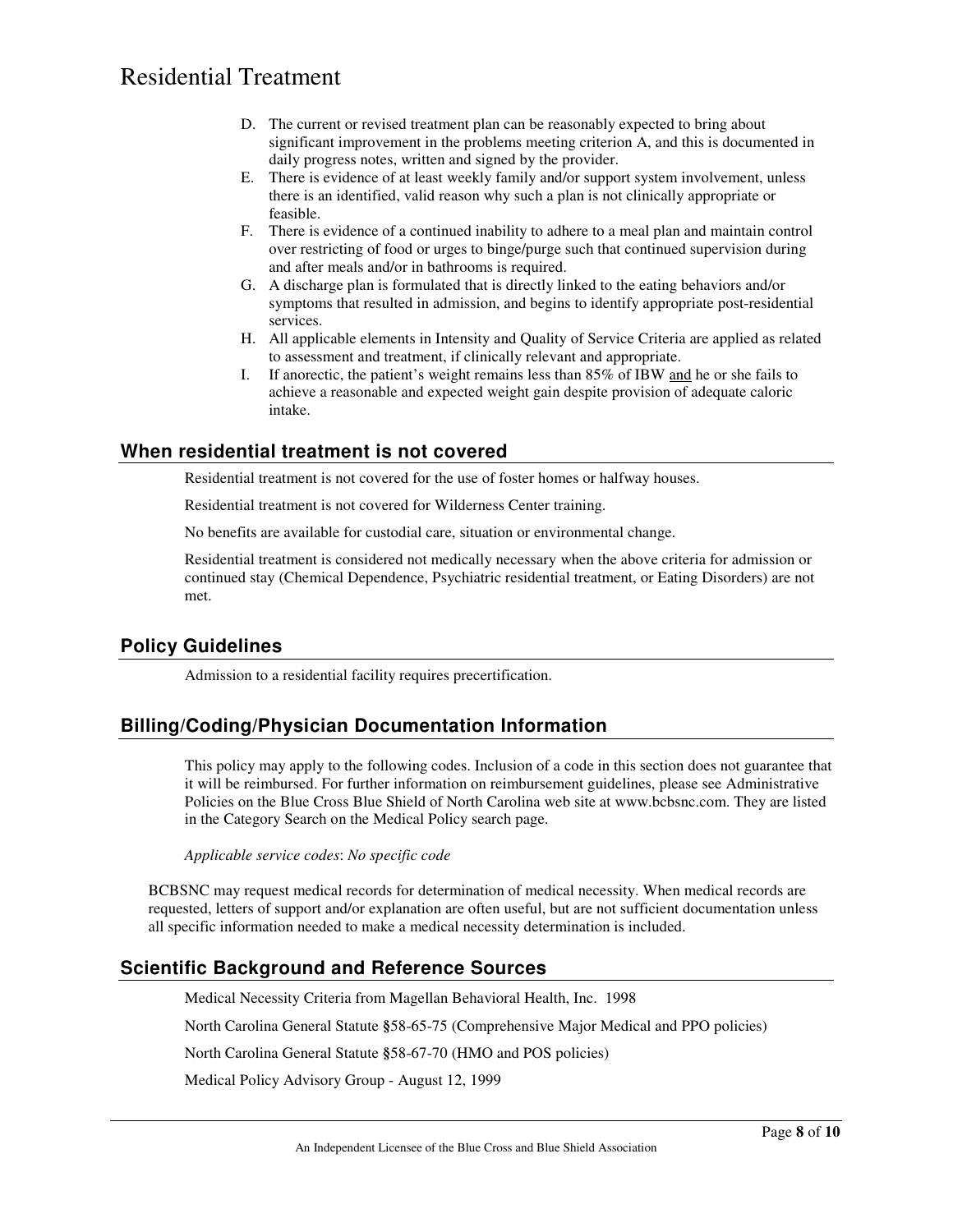Specialty Matched Consultant Advisory Panel - 9/2000

Medical Policy Advisory Group - 10/2000

Specialty Matched Consultant Advisory Panel - 9/2002

Specialty Matched Consultant Advisory Panel - 8/2004

Specialty Matched Consultant Advisory Panel - 8/2006

Specialty Matched Consultant Advisory Panel – 7/2012

Specialty Matched Consultant Advisory Panel – 7/2013

American Psychiatric Association. Practice guideline for the treatment of patients with substance use disorders, 2nd edition. In American Psychiatric Association Practice Guidelines for the Treatment of Psychiatric Disorders: Compendium 2006. Arlington, VA: American Psychiatric Association, 2006 (pp. 291–563). Available online at http://www.psych.org/psych\_pract/treatg/pg/SUD2ePG\_04-28- 06.pdf.

American Psychiatric Association (2006). Treating Substance Use Disorders: A Quick Reference Guide.

Kleber HD & Smith Connery H. (2007). Guideline Watch (April 2007): Practice Guideline for the Treatment of Patients With Substance Use Disorders, 2nd Edition. FOCUS: The Journal of Lifelong Learning in psychiatry V(2):1-4, Spring 2007.

Medical Necessity Criteria from Magellan Behavioral Health, Inc. 2014

Specialty Matched Consultant Advisory Panel – 7/2014

Medical Necessity Criteria from Magellan Behavioral Health, Inc. 2015

Specialty Matched Consultant Advisory Panel – 7/2015

#### **Policy Implementation/Update Information**

| 7/99    | Local Policy issued.                                                                                                                                                                                                                                           |
|---------|----------------------------------------------------------------------------------------------------------------------------------------------------------------------------------------------------------------------------------------------------------------|
| 8/99    | Medical Policy Advisory Group reaffirmed                                                                                                                                                                                                                       |
| 8/99    | Reformatted, Medical Term Definitions added.                                                                                                                                                                                                                   |
| 10/00   | Specialty Matched Consultant Advisory Group review. No change recommended in<br>criteria. System coding changes. Medical Policy Advisory Group review. No change in<br>criteria. Approve.                                                                      |
| 2/02    | Formatting change.                                                                                                                                                                                                                                             |
| 11/02   | Specialty Matched Consultant Advisory Panel review 9/2002. No changes.                                                                                                                                                                                         |
| 8/26/04 | Specialty Matched Consultant Advisory Panel review 8/4/2004. Revised Description of<br>Procedure or Service section. No changes to criteria. Updated Benefit Application, Policy<br>Guidelines, and Billing/Coding sections for consistency. References added. |
| 9/23/04 | Updated Last Review Date and Next Review Date.                                                                                                                                                                                                                 |
| 8/28/06 | Specialty Matched Consultant Advisory Panel review 8/1/2006. No changes to policy<br>statement. Policy status changed to: "Active policy, no longer scheduled for routine<br>literature review". References added. (btw)                                       |
| 6/22/10 | Policy Number(s) removed (amw)                                                                                                                                                                                                                                 |
|         |                                                                                                                                                                                                                                                                |